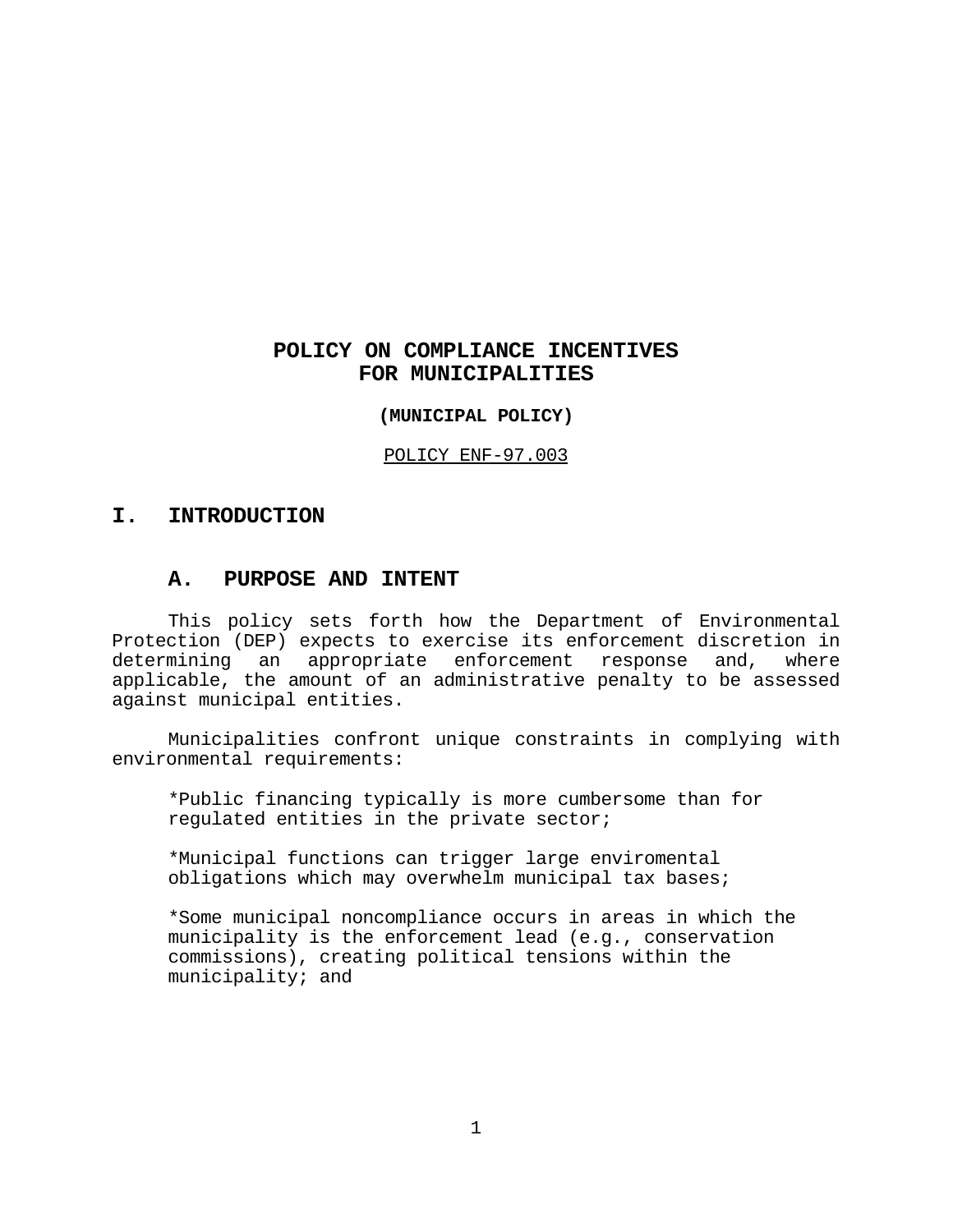\*Despite noncompliance, some services provided by a municipality are essential and must often continue to operate (e.g., provision of water and sewer service).

Despite the unique constraints typically experienced by municipalities, every municipality is required to comply fully with the statutes and regulations administered by DEP, and will be regulated in a manner consistent with regulated entities in the private sector to the fullest extent possible.

However, in recognition of the unique constraints experienced by municipalities, this policy is intended to:

1) provide incentives for municipalities to:

\*identify and address existing and potential compliance problem areas aggressively through self-policing;

\*improve environmental performance by establishing policies and practices which emphasize pollution prevention, source reduction and resource conservation;

\*enable municipal personnel to perform their functions consistent with environmental regulatory requirements;

\*address environmental performance by municipal personnel and ensure full accountability of environmental functions; and

2) achieve statewide consistency in responding to noncompliance by municipalities by providing guidance to DEP staff on the exercise of enforcement discretion in such cases.

## B. APPLICABILITY AND LEGAL EFFECT

This policy applies to all administrative enforcement actions against a municipality within Massachusetts, regardless of whether the noncompliance was detected through a DEP inspection, report from the public, a self-report resulting from regulatory or permit requirements, compliance assistance, a municipal environmental audit or documented, systematic due diligence, or otherwise self-disclosed.

This policy applies to all such actions commenced after the effective date of this policy, April 26, 1997, and to all pending administrative cases in which DEP has not reached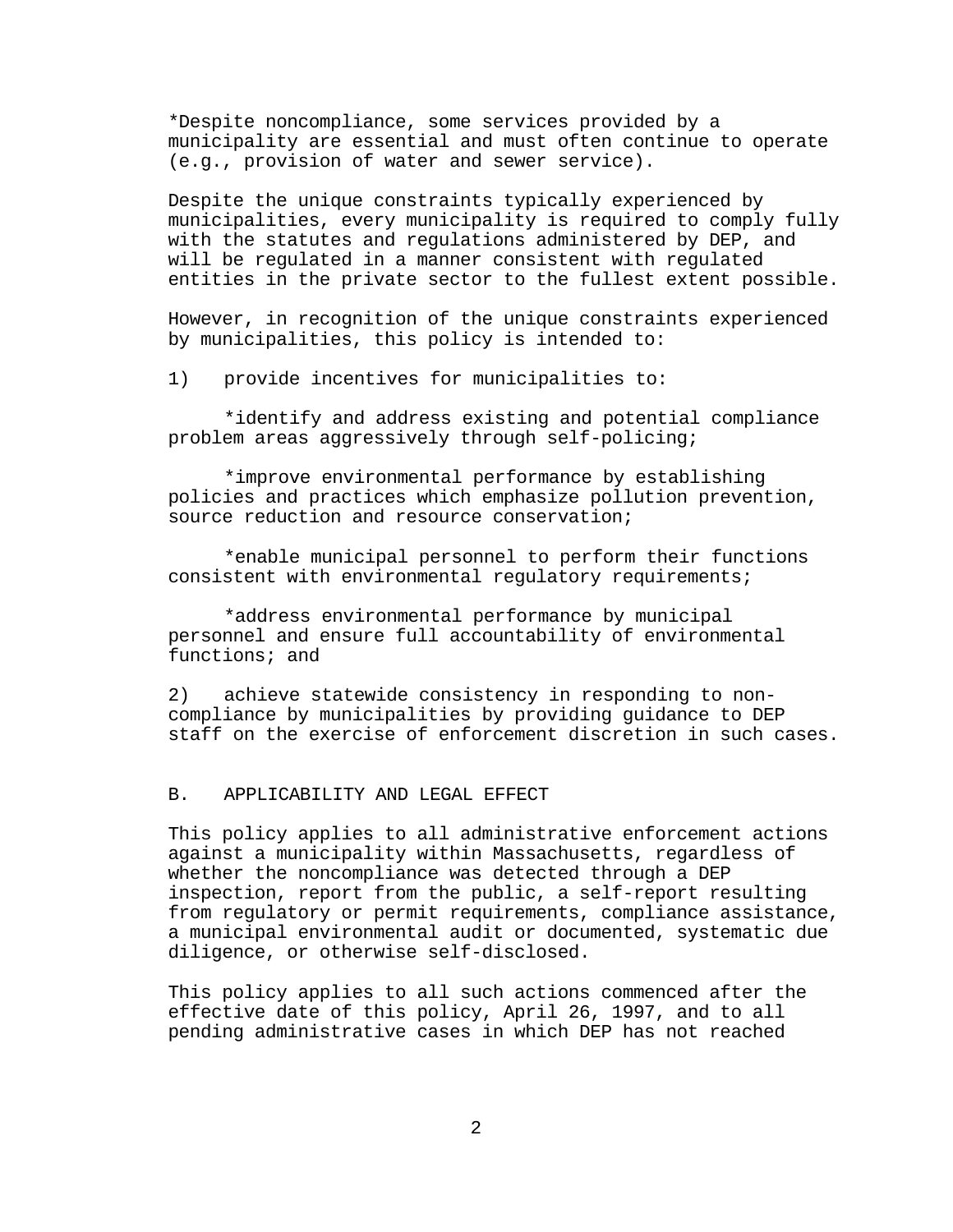agreement in principle with the regulated entity on the amount of an administrative penalty.

This policy supplements the principles and presumptions in Sections III and IV of the Enforcement Response Guidance (ERG), and should be read in conjunction with them.

The DEP Interim Policy on Incentives for Self-Policing: Environmental Audit Policy (POLICY ENF-97.004) does not apply to municipalities. Instead, this interim policy sets forth in Section IV how DEP expects to exercise its enforcement discretion in determining an appropriate enforcement response and administrative penalty for violations discovered during the course of an environmental audit voluntarily performed by a municipality.

This policy does not apply to settlements of claims for stipulated or suspended penalties for violations of consent orders or other settlement agreement requirements.

#### II. DEFINITIONS

For the purposes of this policy, the following definitions apply. Some terms used in this policy may also be more fully discussed in the ERG.

"Calculation Guidance" refers to the DEP Guidelines for Calculating Administrative Penalties (POLICY ENF-90.001).

"Compliance assistance" (also known as technical assistance) is information or assistance provided by DEP, another government agency or government supported entity, public or private, to help the regulated community comply with legally mandated environmental requirements. Compliance assistance does not include suggestions or information about how to correct and prevent violations that may be received from inspectors during enforcement inspections or as a result of enforcement actions. [NOTE: Compliance assistance as defined here does not apply to "compliance assistance" as that term is defined in the Audit Program pursuant to M.G.L. Chapter 21E and 310 CMR 40.0006.]

"Due diligence" encompasses the regulated entity's systematic efforts, appropriate to the size and nature of each of its facilities or operations, to prevent, detect and correct violations through all of the following: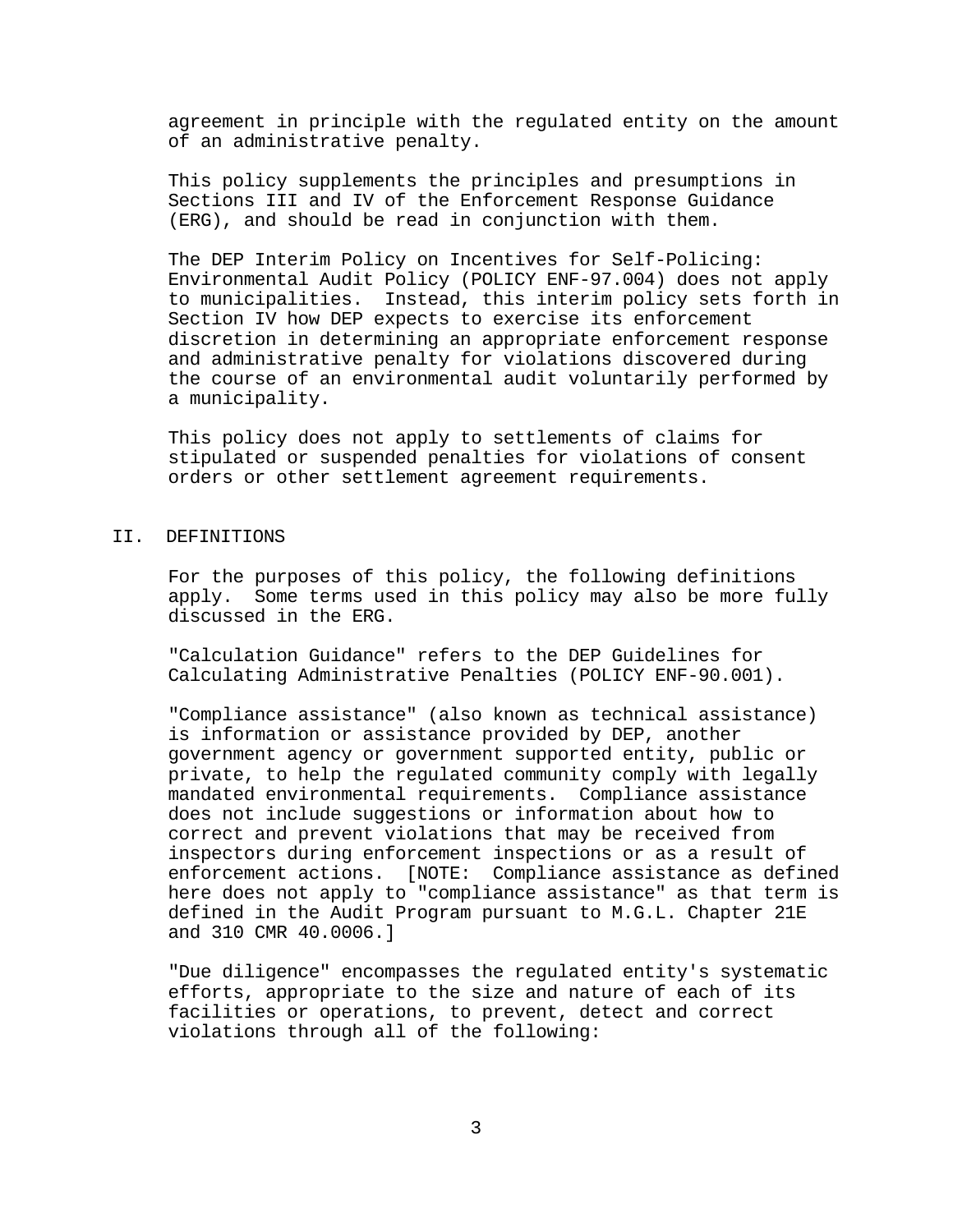1) Compliance policies, standards and procedures that identify how employees and agents are to meet the requirements of laws, regulations, permits, certifications and other sources of authority for environmental requirements;

2) Assignment of overall responsibility for overseeing compliance with policies, standards and procedures, and assignments of specific responsibility for assuring compliance at each facility or operation;

3) Mechanisms for systematically assuring that compliance policies, standards and procedures are being carried out, including monitoring and auditing systems reasonably designed to detect and correct violations, periodic evaluation of the overall performance of the compliance management system, and a means for employees or agents to report violations of environmental requirements without fear of retaliation;

4) Efforts to communicate effectively the regulated entity's standards and procedures to all employees and other agents, including those concerning disclosure of information about chemicals;

5) Appropriate incentives to managers and employees to perform in accordance with the compliance policies, standards and procedures (e.g., specific responsibilities embodied in job descriptions and sanctions through appropriate disciplinary mechanisms for failure to perform);

6) Procedures for reporting releases and for the prompt and appropriate correction of any violations, and any necessary modifications to the regulated entity's program or facility to prevent future violations and releases; and

7) Use of appropriately qualified or, where required, mandated experts (e.g., licensed hazardous waste facility, TURA planner, Licensed Site Professional).

"Economic benefit" refers to an adjustment factor that M.G.L. Chapter 21A, Section 16 and 310 CMR 5.00 require DEP to consider in calculating the amount of an administrative penalty. DEP Guidelines for Calculating Administrative Penalties, (POLICY ENF-90.001) provide that economic benefit should be calculated and added to the gravity based penalty whenever there is an indication that noncompliance resulted in delayed compliance costs, avoided compliance costs, and/or profits from unlawful activity.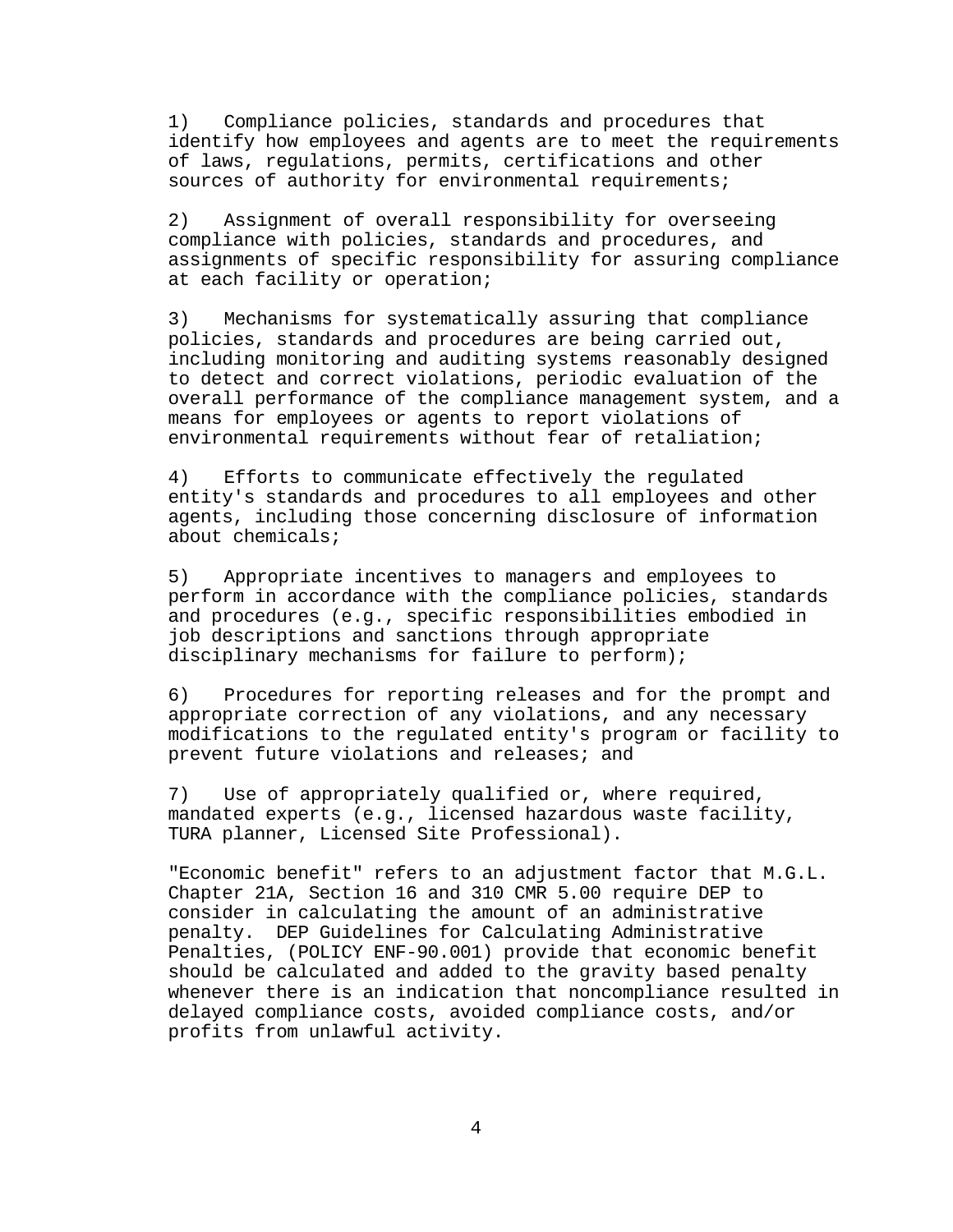"Municipal environmental audit" is a systematic, documented and objective review and evaluation undertaken by a municipality and performed either by qualified municipal staff, or by a qualified third party, including consultants or volunteer committees performing watershed assessments, to determine whether a municipal facility, operations under the control of an individual municipal department, or municipality-wide operations are in compliance with all applicable environmental requirements, and if not, which recommends appropriate and timely action to correct existing violations, and prevent, detect and correct future violations, including efforts described in the definition of "due diligence" in ERG Section II. [NOTE: This definition does not apply to the audits or response actions performed pursuant to M.G.L. Chapter 21E.]

"Municipal environmental audit report" means the analysis, conclusions, and recommendations resulting from a municipal environmental audit, but does not include data obtained in, or testimonial evidence concerning, the environmental audit. [NOTE: This definition does not include Notice of Audit Findings used in the Audit Program of the DEP Bureau of Waste Site Cleanup.]

"Municipality" means any city or town, now or hereafter created or established under general law or special act, and regulated under Massachusetts or Federal environmental laws administered by DEP.

"Punitive penalty" is that portion of an administrative penalty which reflects the gravity of the violations, duration of noncompliance, behavior and financial condition of the regulated entity and other relevant public interest considerations. A punitive penalty includes adjustments from the base number, as described in the DEP Guidelines for Calculating Administrative Penalties (POLICY ENF-90.001), on the basis of:

the actual and potential impact of the violations;

the actual or potential costs incurred, and actual and potential damages suffered by the Commonwealth;

- \* multiple days of occurrence;
- \* existence or lack of good faith;
- \* financial condition of the regulated entity; and

5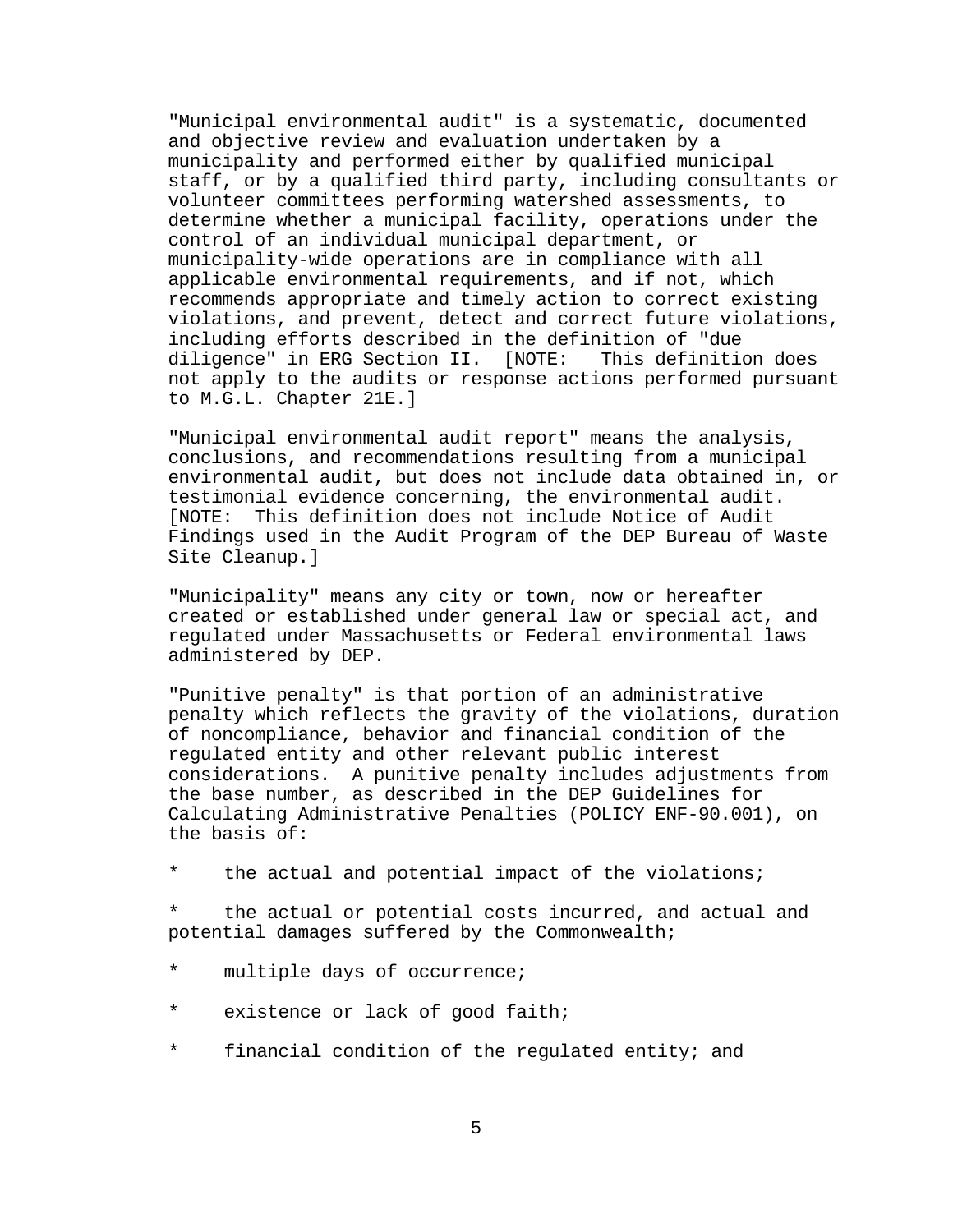any other relevant public interest considerations.

 [NOTE: Punitive penalty does not include that portion of the penalty representing the regulated entity's economic benefit or gain from noncompliance. Also, punitive penalties do not include Natural Resource Damages recoverable pursuant to M.G.L. Chapter 21E or CERCLA.]

"Public health, safety and welfare" refers to human health, safety and welfare.

"Voluntary" means freely performed, and not as a result of being required by statute, regulation, license, permit, administrative or judicial order, consider order or agreement. [NOTE: Voluntary does not include performance of selfcertification statements under the DEP Environmental Results Program or remedial actions performed by Potentially Responsible Parties pursuant to M.G.L. Chapter 21E.]

"Willful blindness" is the deliberate avoidance of learning facts or the failure to acquire specific knowledge when other facts are known that would induce most people to acquire the specific knowledge in question.

## III. APPROPRIATE ENFORCEMENT RESPONSE - MUNICIPALITIES

The selection of an appropriate enforcement response is integral to the DEP enforcement program. In determining an appropriate response upon discovering noncompliance by a municipality, DEP managers and staff will be guided by the principles and presumptions that are described in ERG Sections III and IV, except as otherwise provided below.

M.G.L. Chapter 21A, Section 16 and 310 CMR 5.00 provide that when DEP addresses noncompliance through the administrative process, it must address the noncompliance either by issuing a written notice alleging noncompliance or by assessing an administrative penalty.

#### A. NOTICE OF NONCOMPLIANCE

As with any regulated entity, DEP's initial enforcement response to violations by a municipality will be a Notice of Noncompliance (NON), or a Field NON (FNON), where applicable, provided that: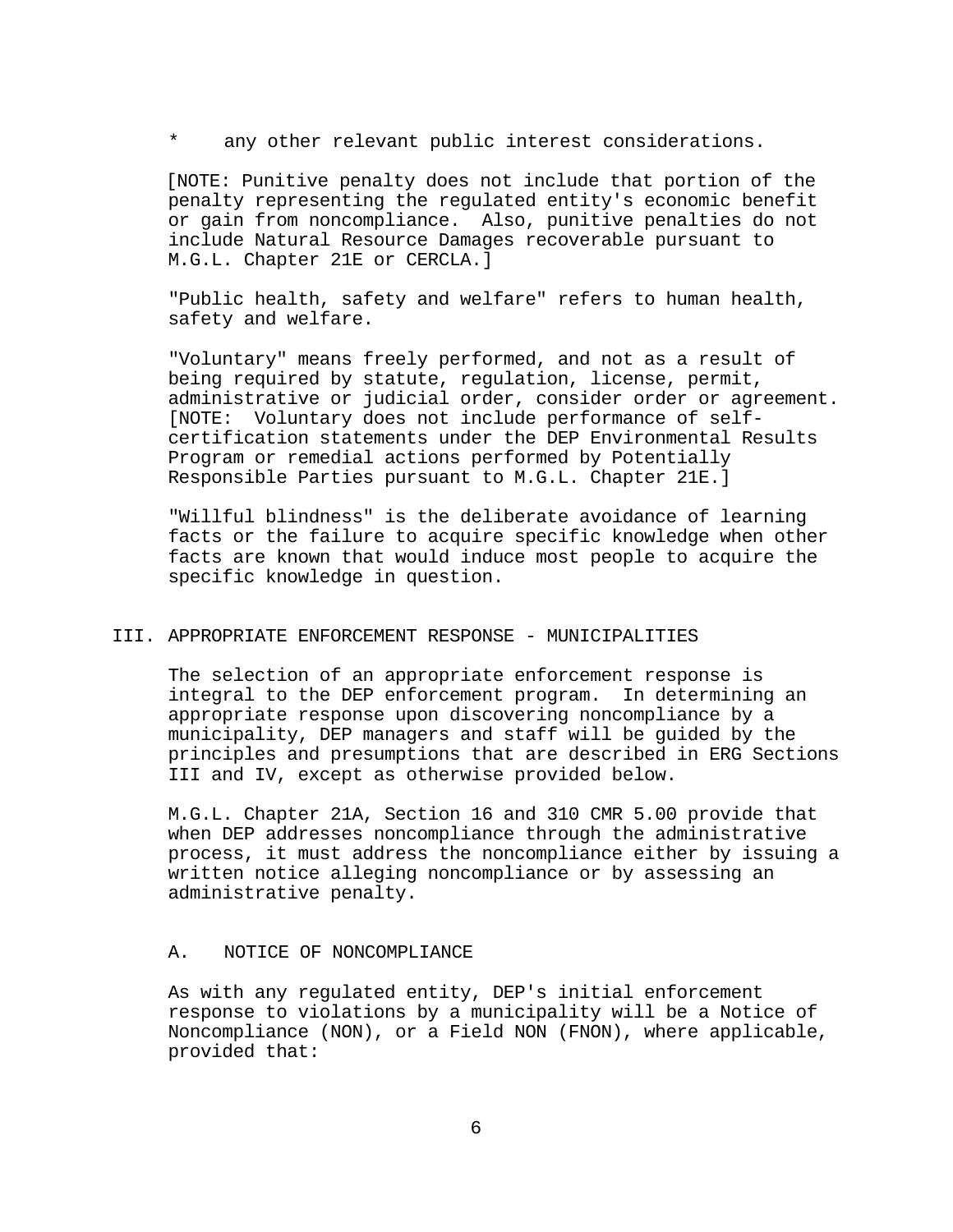none of the preconditions for assessment of an administrative penalty exists, as described in ERG Section III.C.1.; and

the violations are not within the categories listed in ERG Section IV - Presumptions for Higher Enforcement.

When DEP issues an NON, DEP will encourage the municipality to seek compliance assistance, as defined and discussed in this policy, preferably from a third party or government supported program that offers services to municipalities, in order to return to compliance, assure future compliance and institute alternative waste management techniques or enhance protection of natural resources.

## B. DEADLINES FOR RETURNING TO COMPLIANCE

In setting deadlines for actions required for a municipality to cease polluting and implement any necessary emergency measures, DEP will establish reasonable deadlines consistent with those imposed against regulated entities in the private sector for violations of the same or similar requirements.

Similarly, in setting deadlines for actions required for a municipality to return to compliance, DEP will establish reasonable deadlines consistent with those imposed in the private sector. DEP will, when appropriate, incorporate time needed to appropriate funds and/or to accomodate the public bidding process. If the municipality requires additional time to comply, the municipality must demonstrate to DEP that additional time is required, identify potential funding source(s) to perform necessary work, explain strategy to obtain authorization and ultimate use of the funds, and provide a schedule for compliance.

## C. ADMINISTRATIVE PENALTY CALCULATION AND MITIGATION

If any violations are within the categories listed in ERG Section IV - Presumptions for Higher Level Enforcement, or otherwise warrant the assessment of an administrative penalty, DEP will consider the assessment of a penalty that is consistent with those assessed against regulated entities in the private sector for violations of the same or similar requirements. In such cases, the presumption of higher level enforcement may be overcome as a result of review by the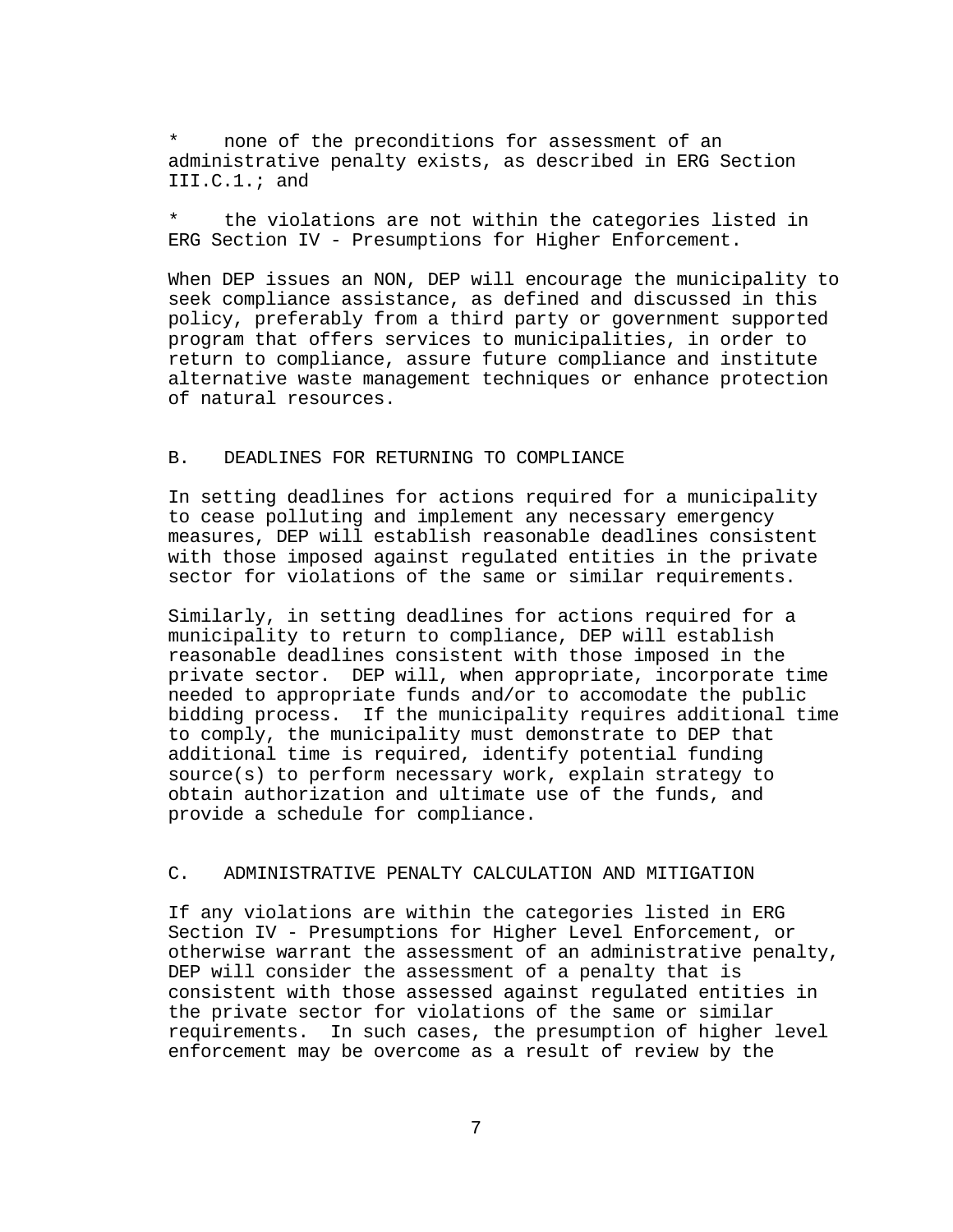Regional Enforcement Review Committee and possibly the Case Screening Committee.

DEP will not waive an administrative penalty simply because the regulated entity is a municipality. DEP, in its sole discretion, will exercise its enforcement discretion under M.G.L. Chapter 21A, Section 16 to mitigate administrative settlement penalties in cases involving municipalities as follows:

1) As provided in the Calculation Guidance, DEP staff will first calculate all upward adjustments to the penalty base numbers on the basis of all facts known about the violations. DEP will then calculate any downward adjustments based on relevant facts to mitigate the penalty and arrive at an appropriate final penalty amount.

2) If a municipality claims an inability to pay the full penalty, or otherwise raises financial constraints, the burden is on the municipality to demonstrate why such constraints result in an inability to pay a full penalty or significantly impede its ability to comply or perform a remedial measure. DEP will not accept claims of, or assume financial constraints on a municipality without detailed substantiation from a municipal official, normally the chief municipal officer, with direct responsibility for the municipality's financial status.

3) If a municipality satisfactorily demonstrates an inability to pay the penalty, in whole or in part, DEP staff should first consider the use of an alternative payment plan, as that term is defined in ERG Section II, to obtain an appropriate penalty prior to considering suspension or waiver of a penalty. DEP staff should consider suspending or waiving a penalty based solely on inability to pay only when a municipality demonstrates that payment of any penalty will impede its ability to comply or perform a remedial measure.

4) DEP may suspend or waive the entire administrative penalty in an enforcement action against a municipality, even when a municipality has not claimed financial constraints, regardless of whether noncompliance was detected through a DEP inspection, report from the public, or self-report resulting from regulatory or permit requirements, compliance assistance or a municipal environmental audit, or otherwise selfdisclosed, provided that all of the following conditions are satisfied within the terms of an administrative consent order: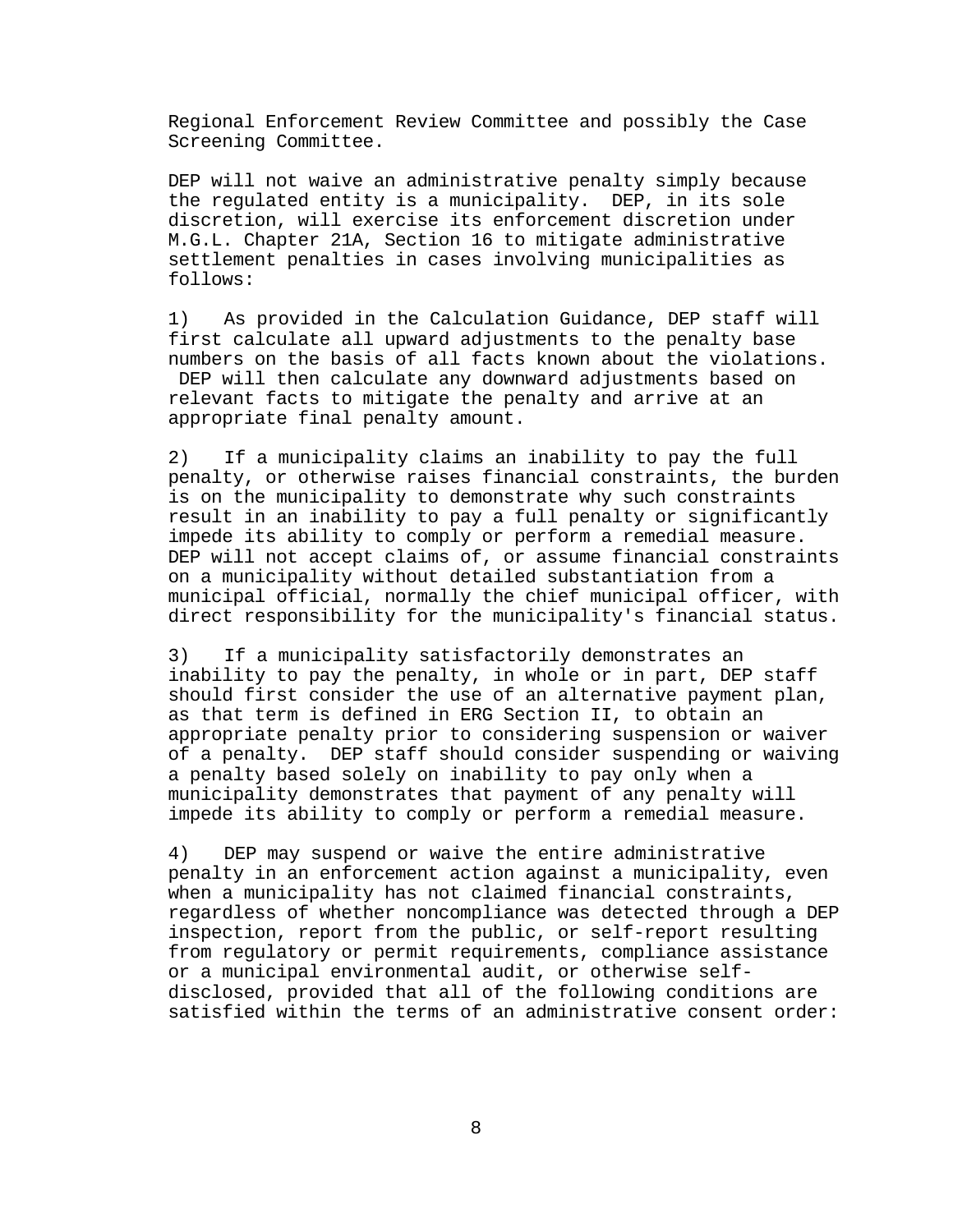a) Municipality agrees to return to compliance promptly, and remedy any adverse impacts of noncompliance within a reasonable period of time; and

b) Noncompliance has not caused actual harm to public health, safety or welfare, or the environment, or otherwise presented a significant threat; and

c) Noncompliance does not involve criminal conduct; and

d) Municipality demonstrates a good faith intention to maintain future compliance with all applicable environmental requirements by:

i) obtaining on-site compliance assistance from a Licensed Site Professional, other third party or government supported program that offers services to municipalities, provided that such services are not already required by law or regulation; and/or

ii) conducting a municipal environmental audit that conforms with terms and conditions described in Section IV of this policy; and

iii) where response actions are required pursuant to M.G.L. Chapter 21E and 310 CMR 40.0000, conducting risk reduction measures on an expedited basis and paying a penalty equal to any Tier IB compliance fees that may have been avoided.

[Note: In the event that a municipality seeks penalty mitigation under Section IV of this policy for noncompliance initially discovered through on-site compliance assistance or an environmental audit, satisfying this condition is not required since it has effectively been satisfied.]

e) Municipality or appropriate municipal department agrees to investigate pollution prevention, source reduction and resource conservation opportunities, and implement them, as established to be feasible by the municipality and agreed to by DEP; and

f) Municipality has not been the subject of a higher level enforcement action, as that term is defined in ERG Section II, for violations of environmental requirements, which has been initiated within five (5) years of the current noncompliance.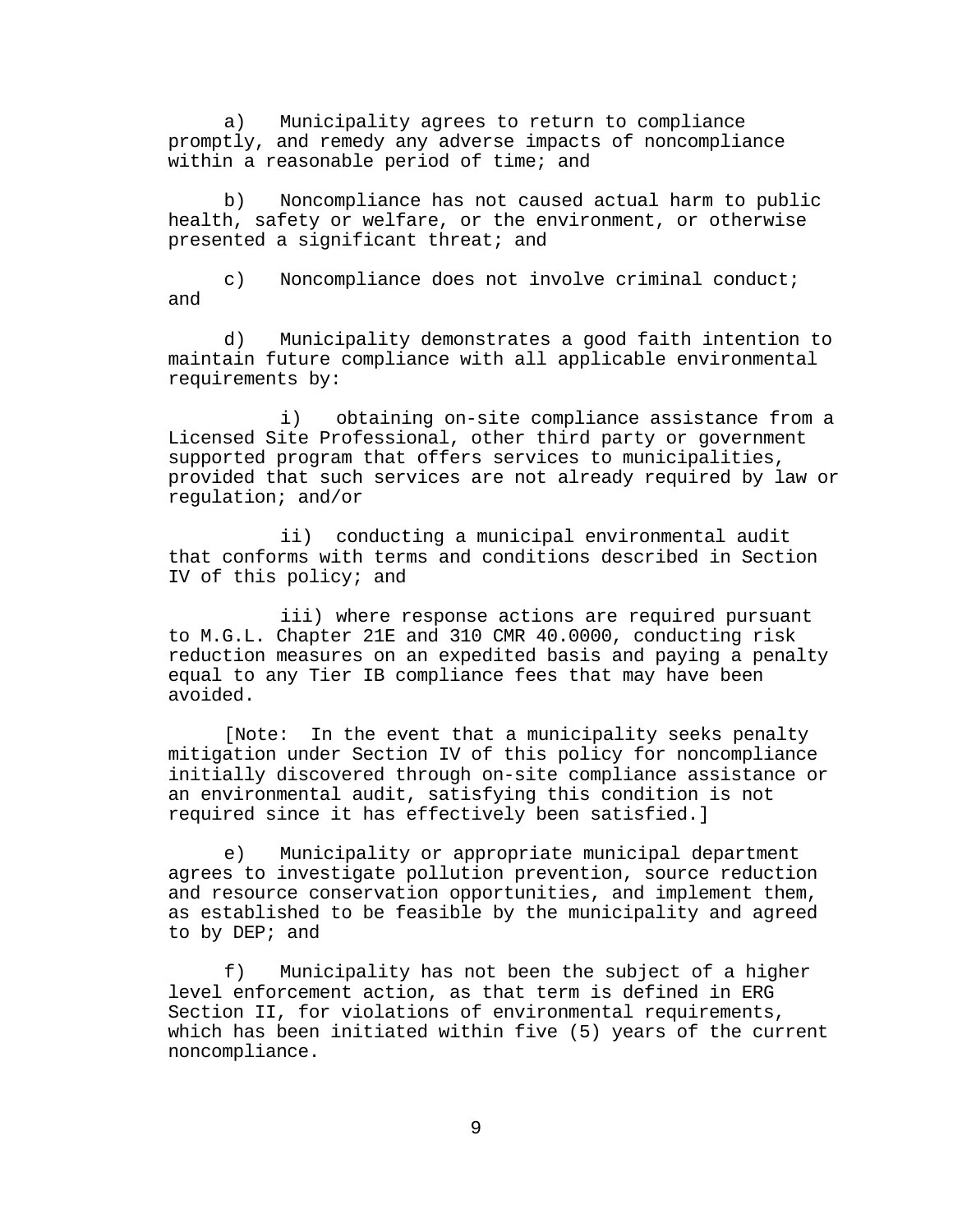If a municipality does not satisfy all of the conditions for mitigation described above, DEP will not suspend or waive the entire penalty, but may mitigate the penalty consistent with the degree to which the conditions are satisfied, and with the factors set forth in M.G.L. Chapter 21A, Section 16, as they relate to the facts of the specific case.

## D. COMPLIANCE ASSISTANCE

The content of compliance assistance varies greatly, and may be delivered in a variety of ways. The penalty mitigation considerations provided by this policy are restricted to onsite compliance assistance in order to increase the potential for violations to be detected and thus corrected.

Compliance assistance does not include basin assessments or surveys, facility inspections or enforcement actions. DEP does not have the resources to provide on-site compliance assistance to all municipalities that may seek it. DEP may, however, refer a municipality to other public or private sources of assistance that may be available. This policy does not create any right or entitlement to compliance assistance.

#### IV. MUNICIPAL ENVIRONMENTAL AUDITS

This section sets forth how DEP expects to exercise its enforcement discretion in determining an appropriate enforcement response and administrative penalty, where appropriate, for violations discovered during the course of a municipal environmental audit.

## A. INCENTIVES FOR SELF-POLICING

Where the municipality has established that it satisfies all of the conditions of Section IV.B. below, DEP may exercise its enforcement discretion by providing the following incentives to encourage voluntary self-policing.

#### 1. No Notice of Noncompliance

If the initial enforcement response for the violations would normally be a Notice of Noncompliance (NON), DEP will not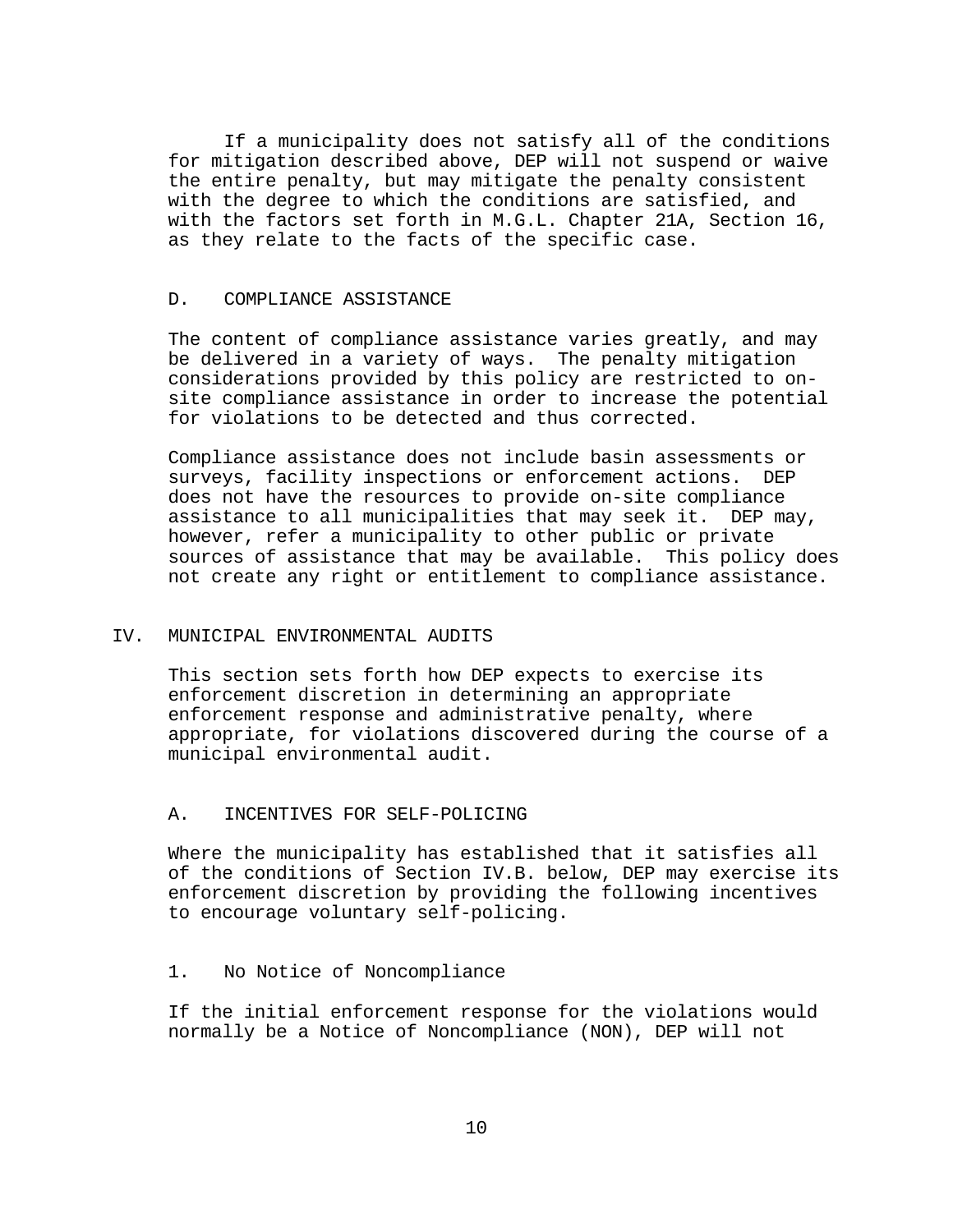issue a NON, or otherwise use the violations to establish a foundation for future enforcement.

## 2. No Punitive Penalties

If any violations warrant the assessment of an administrative penalty, DEP will not seek a punitive penalty, as that term is defined in this policy, for the violations. This policy limits the complete waiver of the punitive portion of the penalty to municipalities that discover violations through either (a) a municipal environmental audit, as defined in this policy, or (b) a documented, systematic procedure or practice which reflects the municipality's due diligence, as defined in this policy, in preventing, detecting, and correcting violations. The municipality has the burden of establishing that it satisfies all conditions of Section IV.B., and is entitled to a waiver of the punitive penalty.

It is DEP's practice to collect any economic benefit that may have been realized as a result of noncompliance, even where a municipality has met all other conditions of Section IV of this policy. Recovery of economic benefit may be waived, however, where DEP determines that it is insignificant.

Further, waiver of a punitive penalty does not include waiver of the obligation to remediate harm caused by any violation of environmental requirements. DEP reserves the right to use the record of such violations as a foundation for establishing a pattern of noncompliance as a component of any future enforcement action.

If the municipality sufficiently demonstrates an inability to pay the economic benefit, and satisfies all of the conditions of Section IV.B. of this policy, DEP may offer an alternative payment plan, as that term is defined in ERG Section II, to recover all or part of the economic benefit.

If the municipality sufficiently demonstrates that payment of any penalty will significantly impede its ability to comply or perform a remedial measure, DEP may suspend or waive payment of any penalty. In this case, DEP staff should first consider the use of an alternative payment plan to recover at least a portion of the economic benefit prior to considering waiver of the full amount.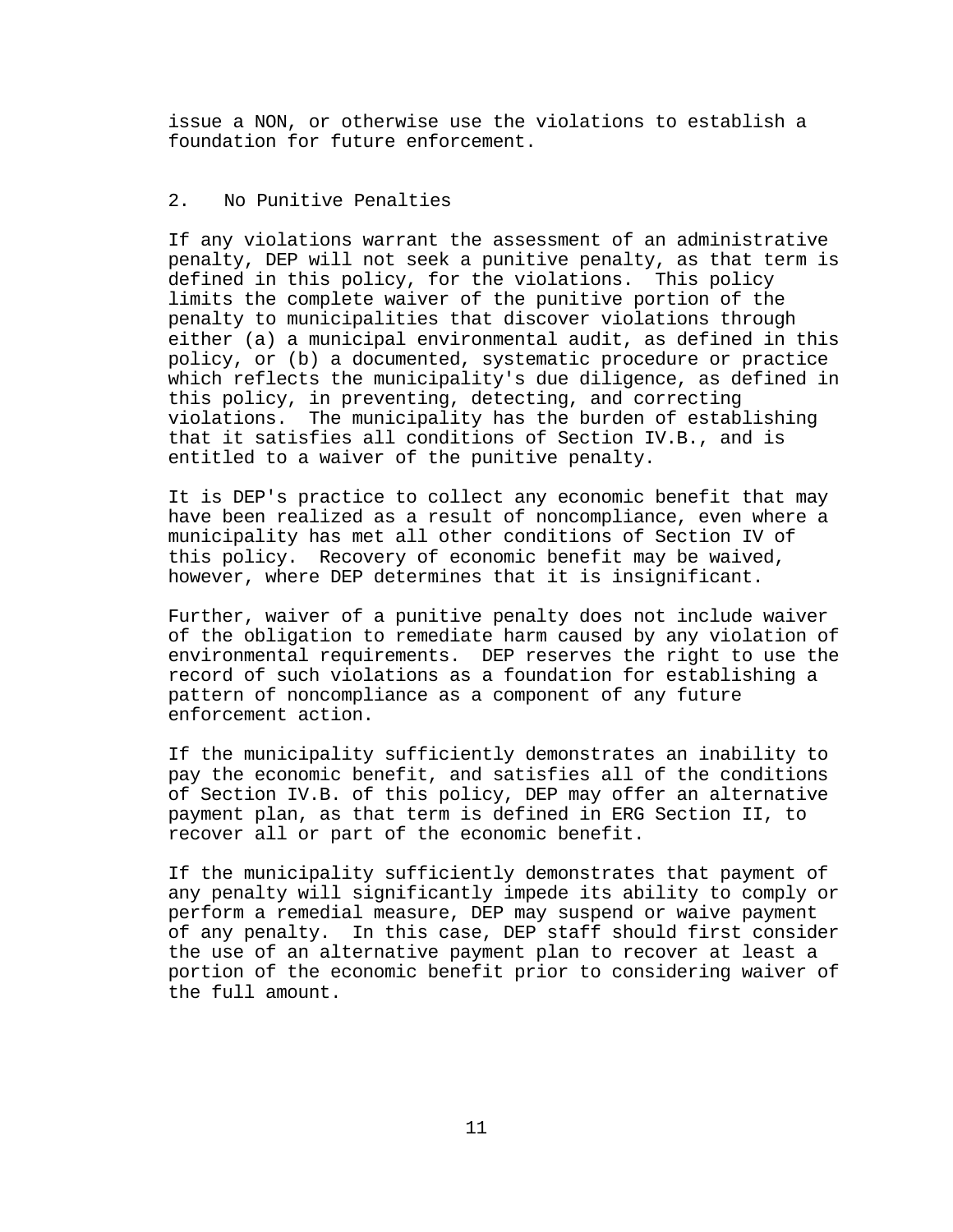## 3. Reduction of Punitive Penalty by 50%

Municipalities often discover violations through means less systematic than an environmental audit. To provide encouragement for this kind of self-policing, DEP will reduce the penalty for any violation of environmental requirements up to 50% of the punitive penalty, provided that the municipality satisfies all of the conditions of Section IV.B.(2) through (9) below (i.e., the municipality voluntarily discovered, promptly disclosed and expeditiously corrected a violation even though it was not found through an environmental audit and the regulated entity cannot document due diligence). Specifically, DEP will reduce the punitive portion, not including the municipality's economic gain from noncompliance, up to 50%.

In resolution of these cases, the establishment of a management process that satisfies the six (6) criteria included in the definition of due diligence should be included as a term of settlement as appropriate to the nature and size of the regulated entity.

## 4. No Criminal Recommendations

DEP will not recommend to the Massachusetts Office of the Attorney General or other prosecuting authority that criminal charges be brought against a municipality where DEP determines that all of the conditions in Section IV.B. are satisfied and where the violations, in the judgment of the DEP/AG Case Screening Committee, do not demonstrate or involve:

(a) a prevalent management philosophy or practice that concealed or condoned environmental violations; or

(b) high-level municipal officials' or managers' willful blindness, as that term is defined in this policy, to the violations, or conscious involvement in the violations after blindness.

Whether or not DEP recommends the municipality for criminal prosecution under this section, DEP reserves the right to recommend prosecution for the criminal acts of individual municipal officials, managers or employees.

Whether or not DEP recommends the municipality for criminal prosecution under this section, the Massachusetts Office of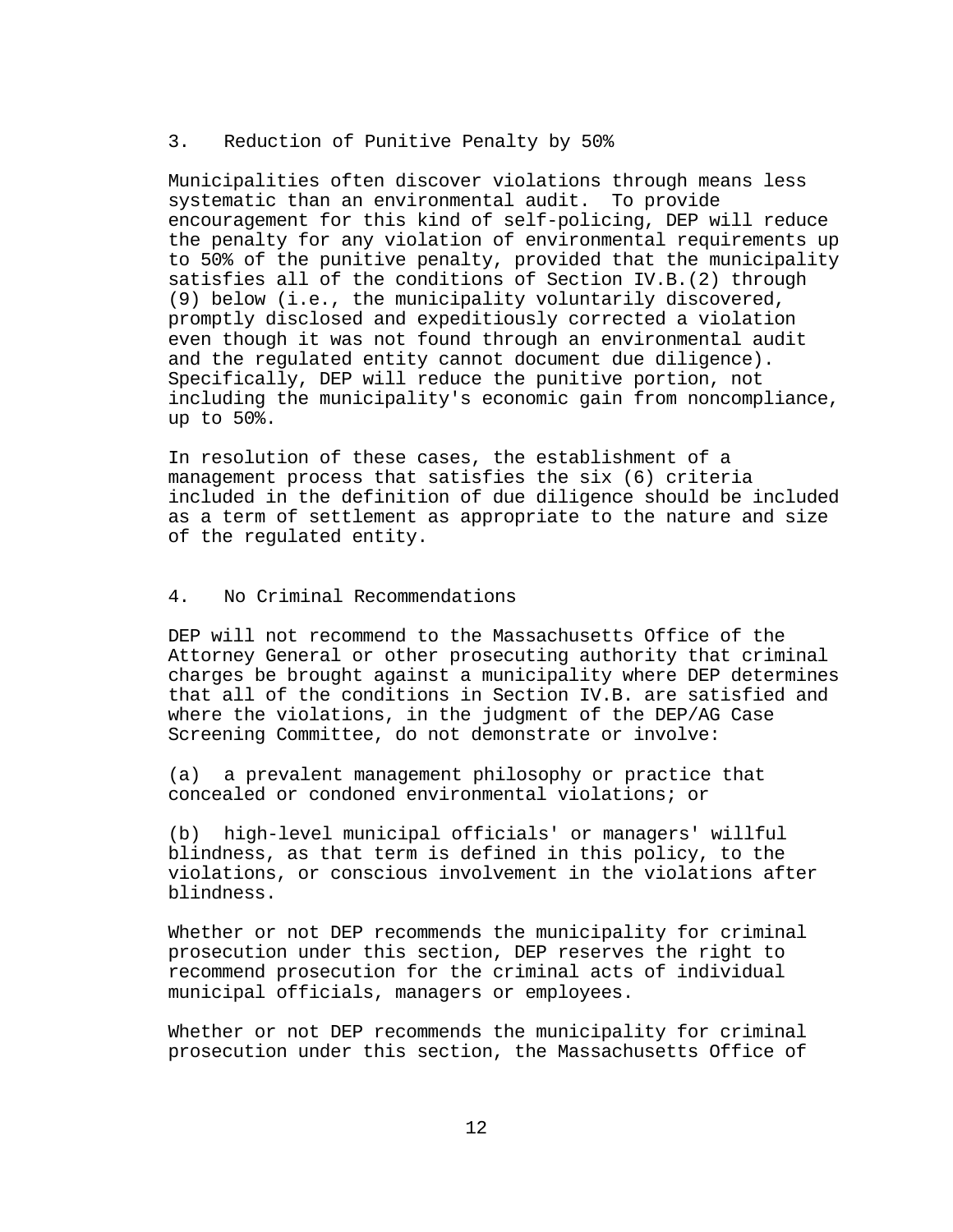the Attorney General and other prosecuting authority retain independent authority to initiate criminal charges against a regulated entity.

## 5. No Routine Request for Audit Reports

DEP will not routinely request or use a municipal environmental audit report, as that term is defined in this policy, to initiate an investigation of, or an enforcement action against the municipality. For example, DEP will not routinely request environmental audit reports when it conducts inspections. However, if DEP has reason to believe, independent of information in an environmental audit report, that a violation has occurred, DEP may seek any information, including environmental audit reports, relevant to identifying violations and determining liability or extent of harm.

DEP reserves its right to inspect a municipal facility or operation after deadlines for correcting noncompliance disclosed through a municipal audit have elapsed. In addition, DEP will inspect a facility at any time should it have reasonable cause to believe that an imminent threat or actual harm has occurred and is ongoing at the time.

#### B. CONDITIONS TO SATISFY FOR PENALTY RELIEF

1. Systematic Discovery

The violation was discovered through:

(a) a municipal environmental audit, as defined in this policy; or

(b) an objective, documented, systematic procedure or practice reflecting the municipality's due diligence in preventing, detecting, and correcting violations. The municipality must provide accurate and complete documentation to DEP as to how it exercises due diligence to prevent, detect and correct violations according to the criteria outlined in the definition of due diligence in this policy. DEP may require as a condition of penalty mitigation that description of the municipality's due diligence efforts be made publicly available in order to allow the public to judge the adequacy of compliance management systems, lead to enhanced compliance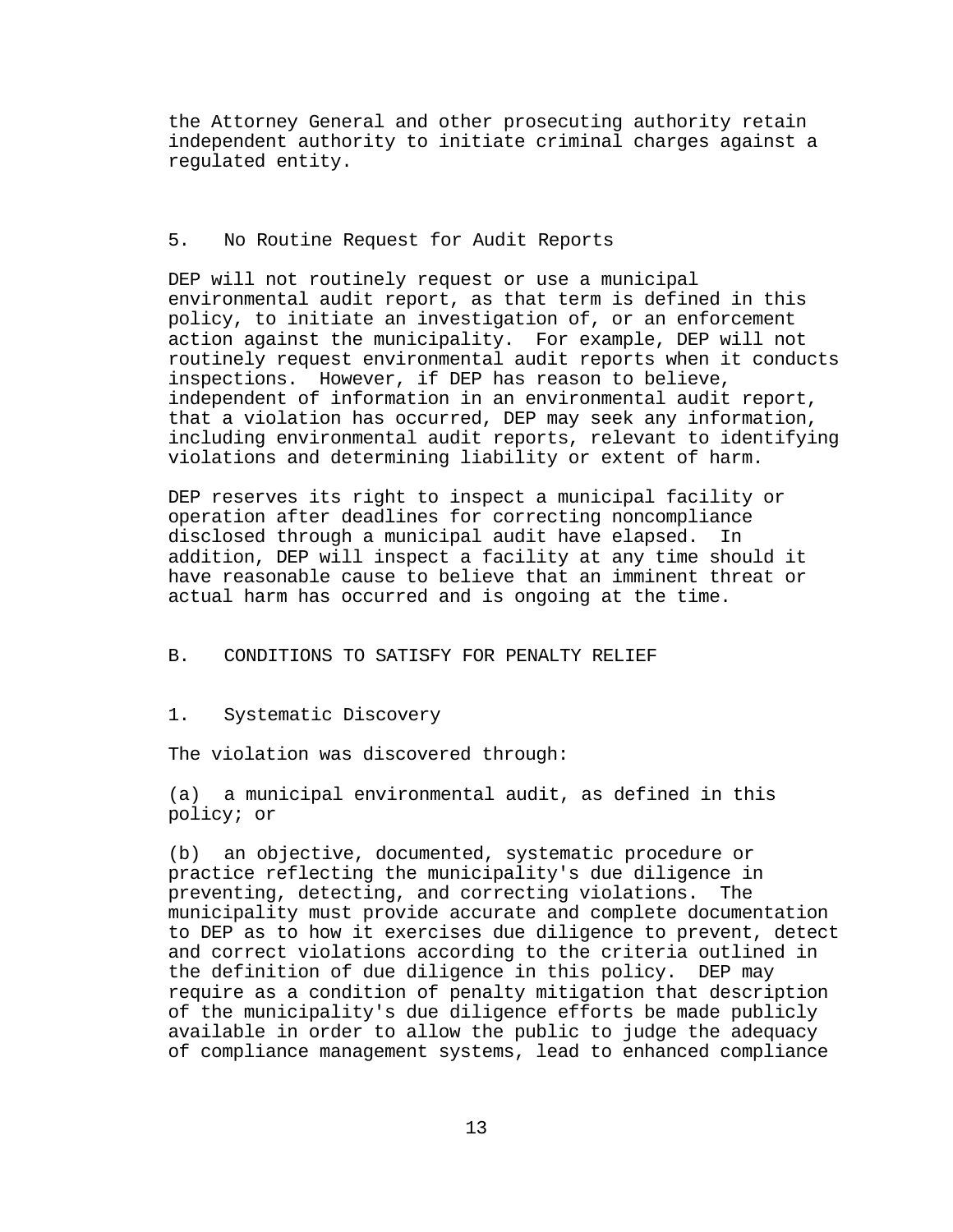and foster greater public trust in the integrity of compliance management systems.

## 2. Voluntary Discovery

The violation was identified voluntarily, and not through a legally mandated monitoring, testing, record-keeping, reporting, sampling or notification requirement prescribed by statute, regulation, license, permit, judicial or administrative order, consent order or agreement. For example, this policy does not apply to:

(a) self-certification statement required under the DEP Environmental Results Program;

(b) emissions violations detected through a continuous emissions monitor (or alternative monitor established in a permit) where any such monitoring is required;

(c) violations of National Pollutant Discharge Elimination System (NPDES) discharge limits detected through required sampling or monitoring; or

(d) violations discovered through a compliance audit required to be performed by the terms of a consent order or settlement agreement.

## 3. Prompt Disclosure

The municipality fully discloses to DEP a specific violation within ten (10) days (or such shorter period required by law) after it has discovered that the violation occurred, or may have occurred. Where a statute or regulation requires reporting be made in less than ten (10) days, disclosure shall be made within the time limit established by law.

The initial notification of a violation pursuant to this policy may be by telephone call within the ten-day period, but must then be confirmed in writing within five (5) days of the telephone call. Both must be received by the responsible compliance and enforcement manager, or designated alternate in the appropriate DEP office.

In situations where the violation is complex and the municipality believes that it cannot definitively determine compliance within the ten-day period, the municipality must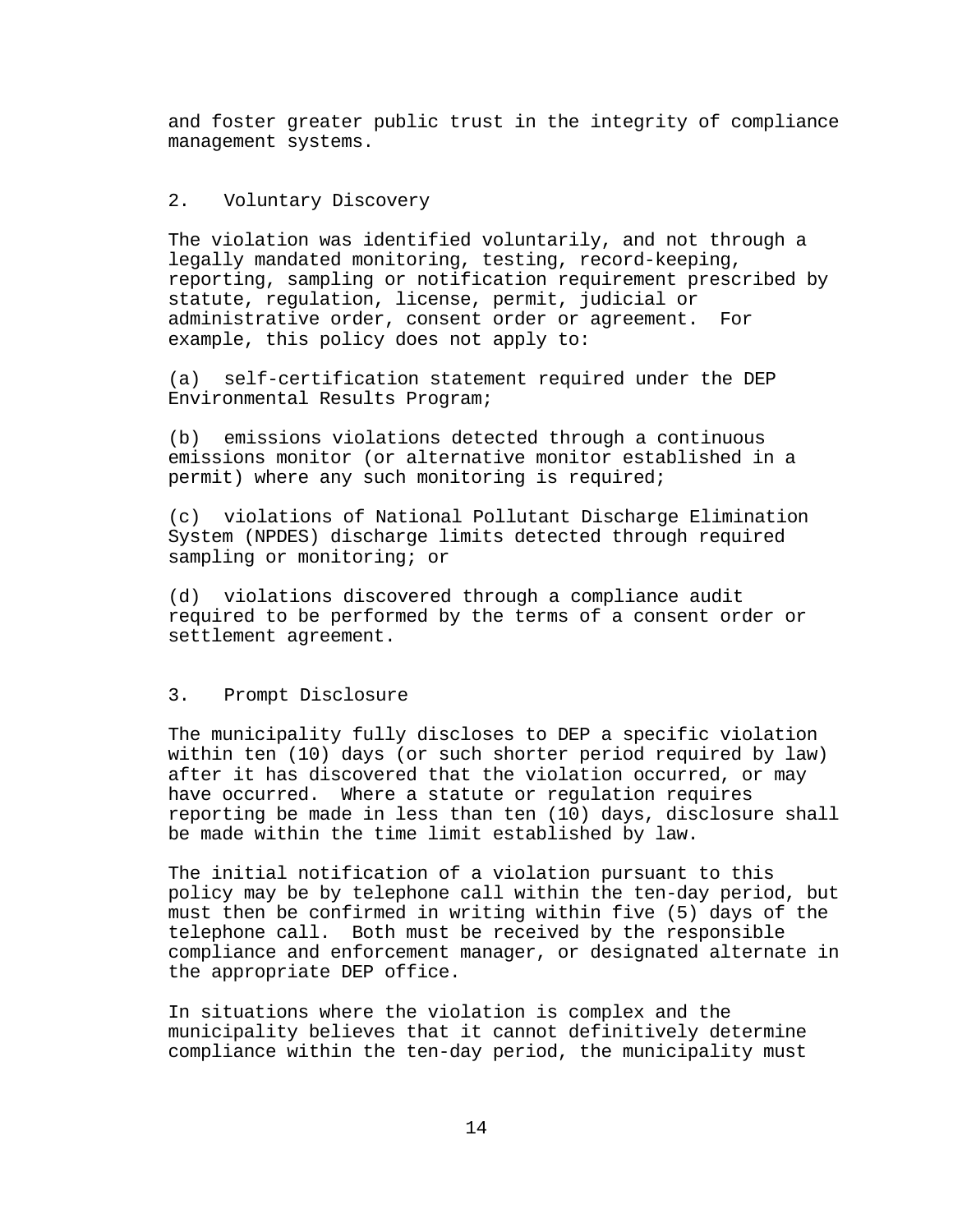notify DEP of the situation within the ten-day period, request an extension of time, assume the burden of showing that additional time is needed to determine compliance status, and work with DEP to make a definitive determination of compliance status. DEP may extend the period of time if the circumstances do not, in the sole discretion of DEP, present a serious threat and the municipality meets its burden of showing that the additional time was needed to determine compliance status.

4. Discovery and Disclosure Independent of Government or Third Party

The violation must also be identified and disclosed by the municipality prior to:

(a) the commencement of a federal, state or local agency inspection or investigation, or the issuance by such agency of an information request to the municipality;

(b) notice of a citizen suit;

(c) the filing of a complaint by a third-party;

(d) the reporting of the violation to DEP (or other government agency) by a "whistleblower" employee, rather than by one authorized to speak on behalf of the municipality; or

(e) discovery of the violation through any other means by a regulatory agency.

5. Correction and Remediation

The municipality corrects the violations within thirty (30) days of discovery, certifies in writing that violations have been corrected, and takes appropriate measures as determined by DEP to remedy any harm to public health, safety and welfare or the environment due to the violation.

If DEP determines that an imminent threat to public health, safety or welfare, or the environment results, or could result from the violations, DEP may, pursuant to any relevant authority, require correction of violations and remediation of any harm earlier than thirty (30) days of the municipality's discovery.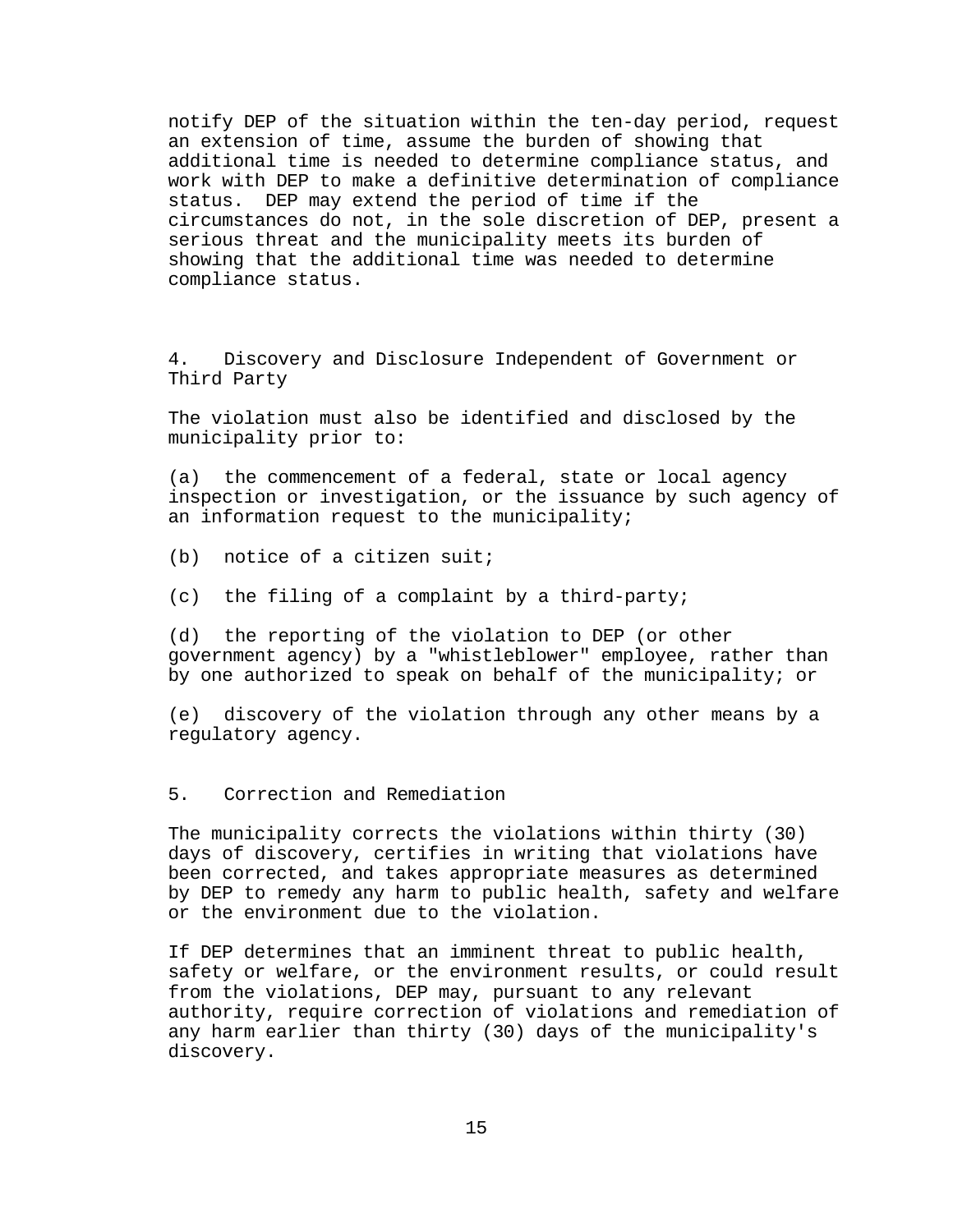If more than thirty (30) days will be needed to correct the violations, the municipality must notify DEP in writing before the thirty-day period has passed, request an extension of time, identify potential funding source(s) to perform necessary work, explain strategy to obtain authorization and ultimate use of the funds, and provide a schedule for compliance.

Where appropriate to satisfy conditions 5 and 6, DEP may require that a municipality enter into an appropriate, publicly available, enforceable agreement (e.g., administrative consent order). Where compliance or remdial measures are particularly complex or a lengthy schedule for attaining and maintaining compliance or remediating harm is required, DEP and the municipality should consider the development of a municipal Environmental Master Plan.

DEP may require the municipality to agree to a stay of the statute of limitations if necessary to assure completion of remediation.

## 6. Prevent Recurrence

The municipality agrees in writing to take steps to prevent a recurrence of the violation, which may include, but not be limited to improvements to its environmental auditing or due diligence efforts.

## 7. No Previous Higher Level Enforcement

The specific violation (or closely related violation) has not been included in a higher level enforcement action, as that term is defined in ERG Section II, taken by DEP, the Massachusetts Office of the Attorney General, or U.S. Environmental Protection Agency against the municipality within the past five (5) years at the same municipal facility or operation, or is not part of a pattern of federal, state or local violations by the municipality which have occurred at other municipal facilities or operations within the past three (3) years.

For purposes of this section, a violation is:

(a) any violation of federal, state or local environmental law or regulation identified in a judicial or administrative